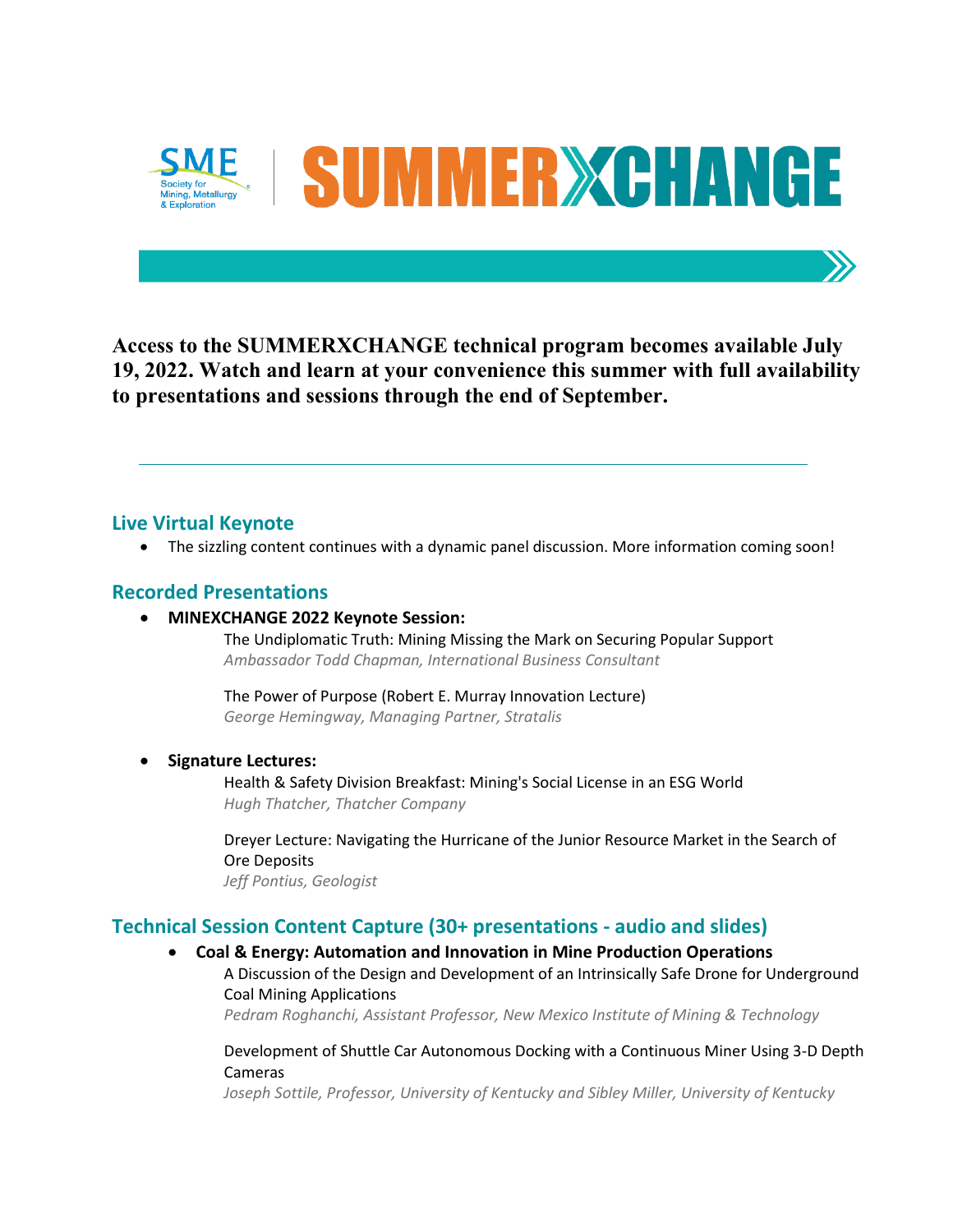## Concepts for the Development of an Autonomous Roof Bolting Module for Enhancing Miner Safety

*Steven Schafrik, University of Kentucky; and Anastasia Xenaki, Mining Engineer, University of Kentucky*

Developing a Semi-Autonomous Shuttle Car: Performance of a Lab-Scale Prototype *Vasilis Androulakis, University of Kentucky*

• **Coal & Energy: Accessing Capital in the Ever-Changing Energy Landscape** Social Challenges for Coal in Raising Capital *John Craynon, Teaching Assistant Professor, West Virginia University*

## • **Environmental: Environmental Policy and Regulation** Status of Waters of the U.S. in the Arid West *Brian Lindenlaub, Vice President, WestLand Resources, Inc*

Implications of Operating in an Environmental Justice Community *Alma Feldpausch, Principal Health Scientist, Ramboll US Consulting*

Real-Time Monitoring and Data Management of a NEPA Draft EIS Public Comment Period *Jessica Joyner, Project Manager, Brown and Caldwell*

Decarbonization Strategies for Miners *Ron Miller, Principal, Reliant Energy Solutions LLC*

#### • **Environmental: Mine Water Management**

Making Informed Operational Decisions for Water Management at a Remote Legacy Mine Using a Probabilistic Water Balance Model *Dale Kolstad, Vice President, Barr Engineering Co*.

## Geochemical Model to Predict Aquifer Restoration Following Low pH In-Situ Uranium Recovery

*Kathryn Johnson, Senior Geochemist, Barr Engineering Co.*

Wetbud: A Constructed Wetlands Design Tool *Caroline Gerwig, Student*

Impacts Assessment to Wetlands During Mine Development – Looking Beyond Drawdowns

*Vikas Tandon, Lead Environmental Scientist, Foth Infrastructure & Environment, LLC*

# • **Mining & Exploration: Geosciences: Geology: Making the Grade - Operational Practices for Improving Grade Control**

Improvement of Productivity Through Mine to Mill Reconciliation *Abani Samal, Principal, GeoGlobal LLC*

An Operational Tool to Adjust Ore Polygons for Blast Movement Seshadri S. Kanchibotla, Director, Seshat Consultants Pty Ltd

• **Mining & Exploration: Management: Mine Financing & Investing**